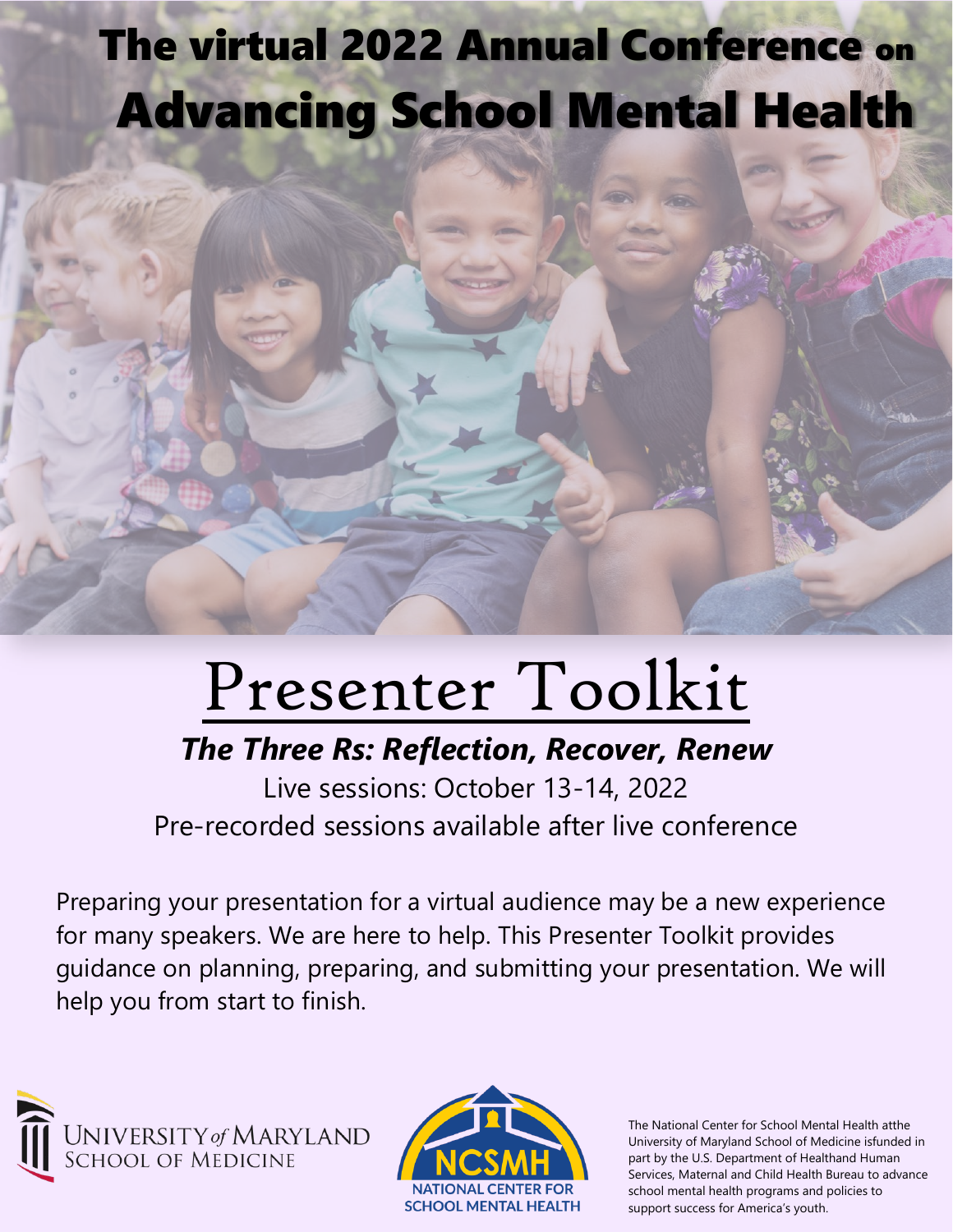### **1 | Prepare Your Content**

#### **Be culturally competent.** Ensure your content is culturally sensitive and applicable to a diverse audience.

- The NCSMH is committed to anti-racism, diversity, equity, inclusion, and accessibility; we hold presenters to the same standards. Content, images, and examples shouldbe racially- and culturally- sensitive.
- Avoid political references, stereotypes, and overgeneralizations.

#### **Structure your content.** Presentations should include the following elements:

- Clear introduction and objectives
- Engaging content
- Relevant data
- Logical and compelling conclusion

#### **Optimize your slides.** Whether you use PowerPoint, Google Slides, or another platform, these tips help you maximize your slides.

- Order your slides: Title > Disclosure > Learning Objectives > Content.
- Access disclosure slide templates for: [Disclosures,](https://somumaryland.sharepoint.com/sites/NationalCenterforSchoolMentalHealth/Shared%20Documents/Forms/AllItems.aspx?RootFolder=%2Fsites%2FNationalCenterforSchoolMentalHealth%2FShared%20Documents%2FConferences%2FASMH%2FDisclosure%20Slides&FolderCTID=0x0120001FC3954CC2752440838690FB74DEC084) No [Disclosures.](https://somumaryland.sharepoint.com/sites/NationalCenterforSchoolMentalHealth/Shared%20Documents/Forms/AllItems.aspx?RootFolder=%2Fsites%2FNationalCenterforSchoolMentalHealth%2FShared%20Documents%2FConferences%2FASMH%2FDisclosure%20Slides&FolderCTID=0x0120001FC3954CC2752440838690FB74DEC084)
- Only include the main points on slides. *Everything should be made as simple as possible, but no simpler*. – Einstein
- [Make Your PowerPoint Presentations Accessible:](https://support.microsoft.com/en-us/office/make-your-powerpoint-presentations-accessible-to-people-with-disabilities-6f7772b2-2f33-4bd2-8ca7-dae3b2b3ef25) include alternative text and image descriptions for anyone viewing your slides later.
- Use colors effectively. Stick with high-contrast colors and text that is easy to read.
- Minimize transitions or distracting animations.
- For prerecorded sessions, do not include any copyrighted audio or video as Vimeo will flag and remove it. You are responsible for ensuring your submission does not contain copyrighted audio or video.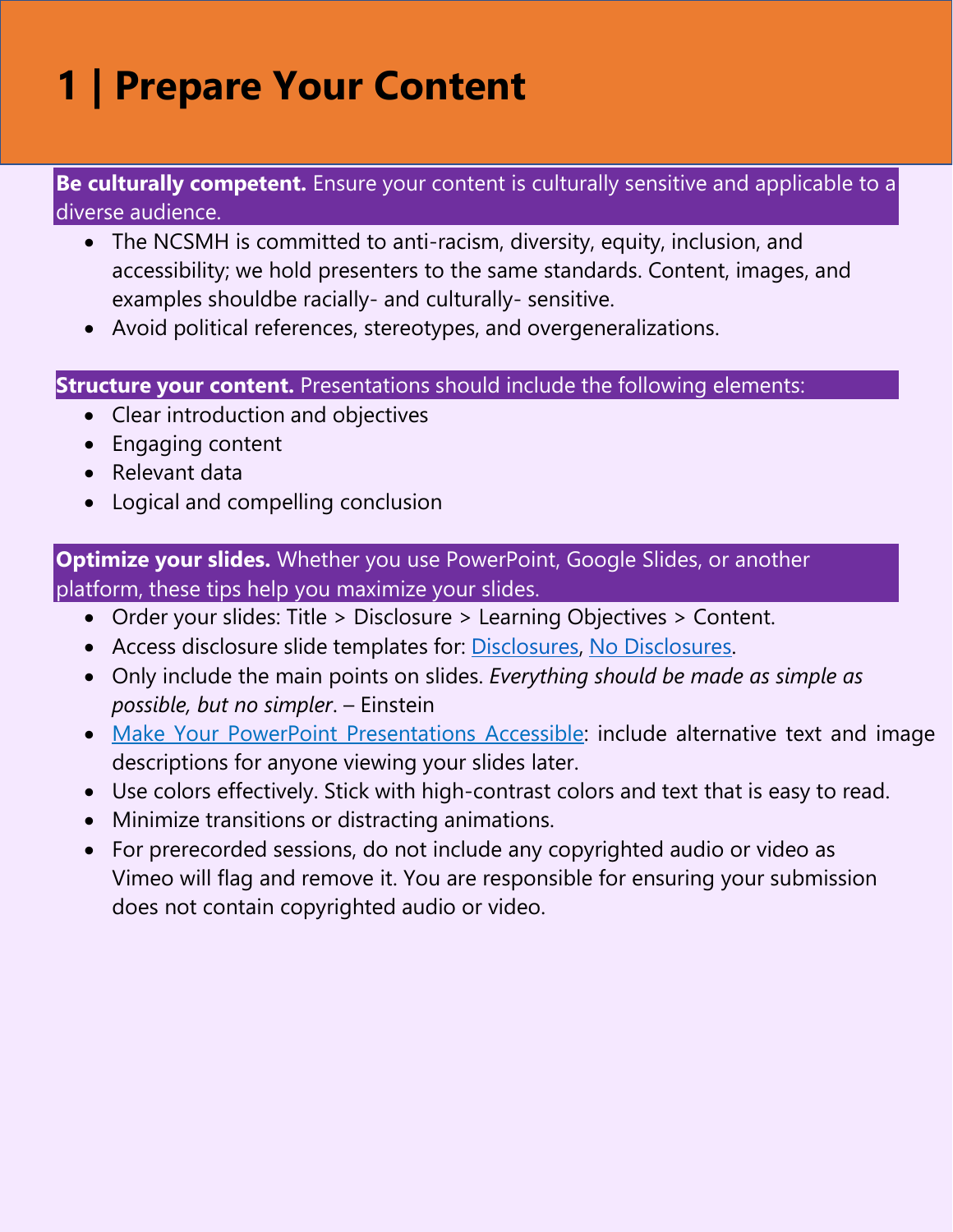### **2 | Plan for Success**

#### **Choose Your Setting.** Where will you record or present from?

- Select a space to record with minimal visual distractions and noises.
- Be sure to silence cell phones, watches, clocks, or any other alarms or noises that may disturb your presentation.
- Pay attention to the lighting in the room and orient yourself so that your face is well-lit.
- Being backlit makes it harder to see your face. Avoid having a window in the view of the camera, as it will cause the backgroundto be overexposed.

#### **Position Yourself.** What will the camera show?

- Speak straight into your camera, with your webcam at eye level.
- Your head and shoulders should be visible on the screen, and you can move forward and backward to find a distance that looks and feels comfortable to you.

#### **Rehearse.** Practice makes permanent.

- Consider using a mirror while you rehearse, or even make a practice recording to review.
- Share your video with a colleague, friend, or family member for feedback.
- Practice varying your pitch and tone and pay attention to your gestures and facial expressions.
- Use the physical space around you for emphasis (e.g., leaning forward to emphasize a point).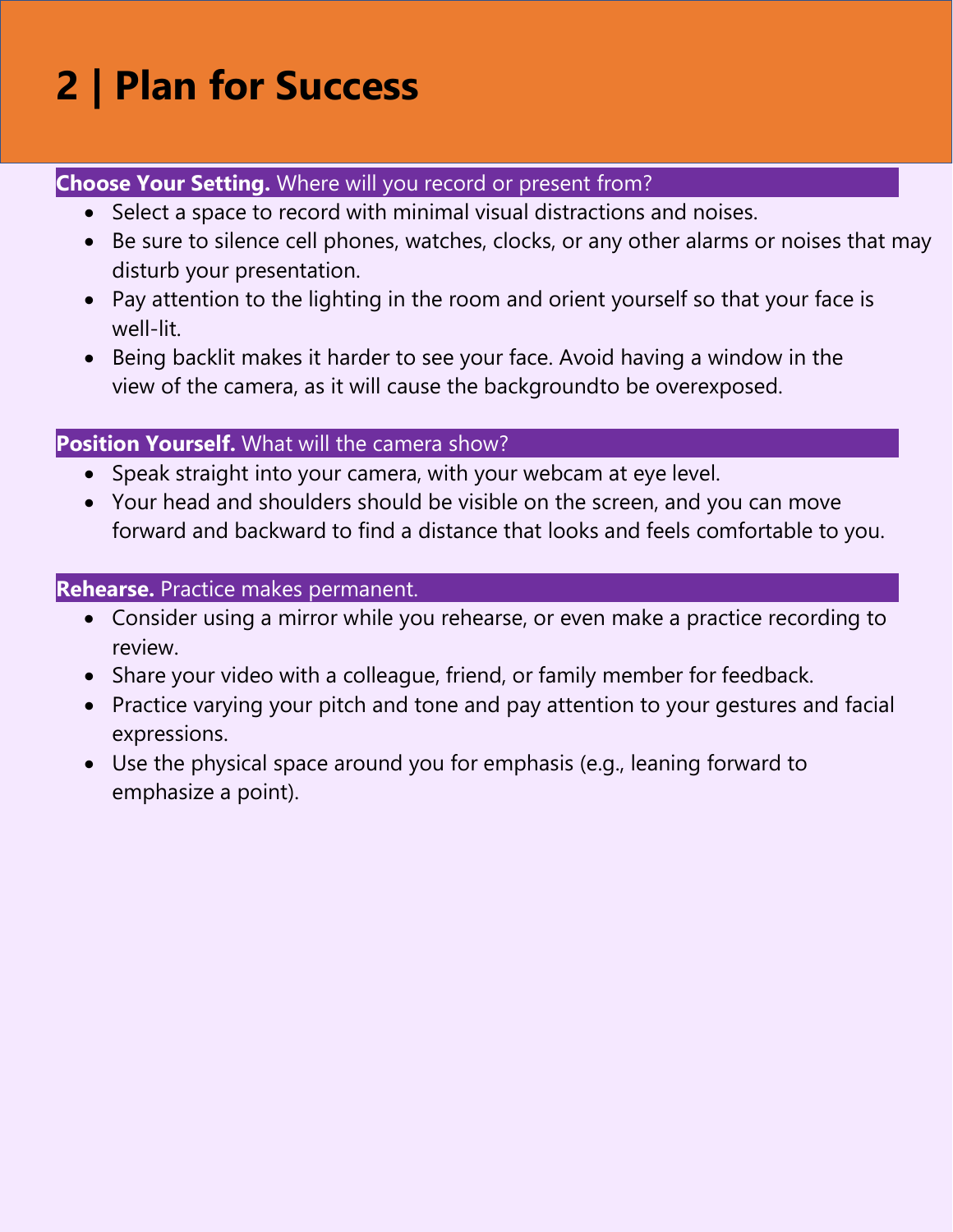### **3 | Get Technical**

**Optimize your Computer.** Make sure your computer is set up to record as smoothly as possible without hiccups.

- Download all documents to your computer instead of pulling from the internet or the cloud.
- Make sure all software you are using is up to date.
- Close any apps and software on your computer not being used for the presentation.
- Silence all notifications.
- Ethernet cables often provide a more stable and faster connection than WiFi.
- If you are using WiFi, record near your router with few obstructions.

#### **Test the Microphone.** Audio recording is an important part of your presentation.

- Test the microphone you plan to use beforehand to ensure your voice is clear and understandable.
- Most computers have a built-in microphone that will work well. You may also use an external microphone or a headset if you have one.

#### **Test the Camera.** You may record your video during the presentation.

- Test the camera you plan to use beforehand to ensure your video is clear.
- Most computers have a built-in camera that will work well. You may also use an external camera.
- We encourage presenters to stay on camera while presenting or recording. However, you may use your judgment and go off-camera if needed, or coordinate with your co-presenters such that only the person speaking is visible.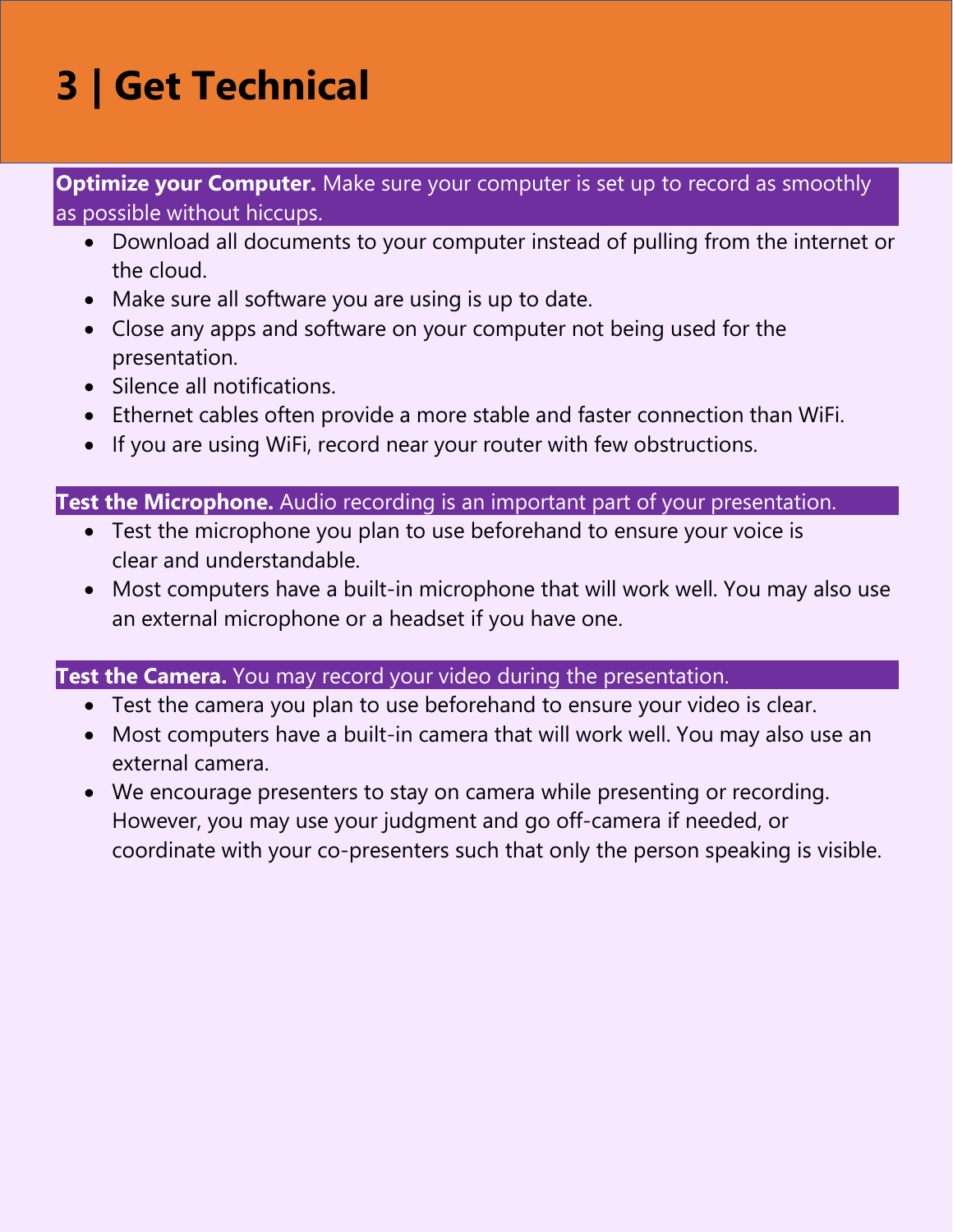### **4a | Pre-recorded Sessions Only: Record, Save, & Submit**

**Recording & Saving.** You have multiple options for recording your presentation, including PowerPoint and Zoom.

- To be included in the conference, you must submit a mp4 video file.
- Zoom and Microsoft PowerPoint are common methods for creating this file.
	- o Make a local [recording](https://support.zoom.us/hc/en-us/articles/201362473-Local-recording) with Zoom, or
	- o For PowerPoint, [record a slide show with narrations and slide timings](https://support.microsoft.com/en-us/office/record-a-slide-show-with-narration-and-slide-timings-0b9502c6-5f6c-40ae-b1e7-e47d8741161c#%3A%7E%3Atext%3DIn%20the%20Record%20Slide%20Show%20dialog%20box%2C%20select%20the%20Narrations%2Cyour%20narration%2C%20click%20Resume%20Recording) and turn your [presentation](https://support.microsoft.com/en-us/office/turn-your-presentation-into-a-video-c140551f-cb37-4818-b5d4-3e30815c3e83#%3A%7E%3Atext%3DSave%20as%20a%20video%20file%26text%3DOn%20the%20File%20menu%2C%20select%2C%2C%20click%20Export%20to%20Video.)) into a video.
- After recording, save your video file where you can easily find it.

**Engage your audience.** While your session is pre-recorded, you want anyone who watches your video to be engaged with your important content.

- Speak clearly. You can add dynamics by varying your pitch and volume.
- If you want an interactive audience for your recording, you are welcome to invite others to participate in the recording via Zoom or another web-based recording platform. You are responsible for ensuring you have permission to use the audio and/or video of any participants you invite.

**Editing.** If you want or need, you can edit your video before submitting.

- You can edit your video file using software such as iMovie, Windows Media Player, or Photos before submitting. This is not a requirement, but you can use editing to remove unwanted pauses or mistakes.
- The NCSMH team will not edit any video submissions. The file you send to us is what we will post for your session.

#### **Submitting.** Send us your file!

- To access your presentation upload folder, [view the linked spreadsheet](https://docs.google.com/spreadsheets/d/1CSYlcNuALihRp9DWtTck8ALCbthHYTy3/edit?usp=sharing&ouid=110081281936027954971&rtpof=true&sd=true) and find your presentation (to search use CTRL+F on PC and CMD+F on Mac).
- Click on the link for your presentation in the green "Presenter Upload Link" column. This opens a webpage and sends an email with an access code to the upload folder to your lead presenter.
- Your lead presenter can then access the upload folder and click and drag the mp4 file into the folder to submit it. **Submissions must be uploaded by midnight ETon Friday, September 9th.**